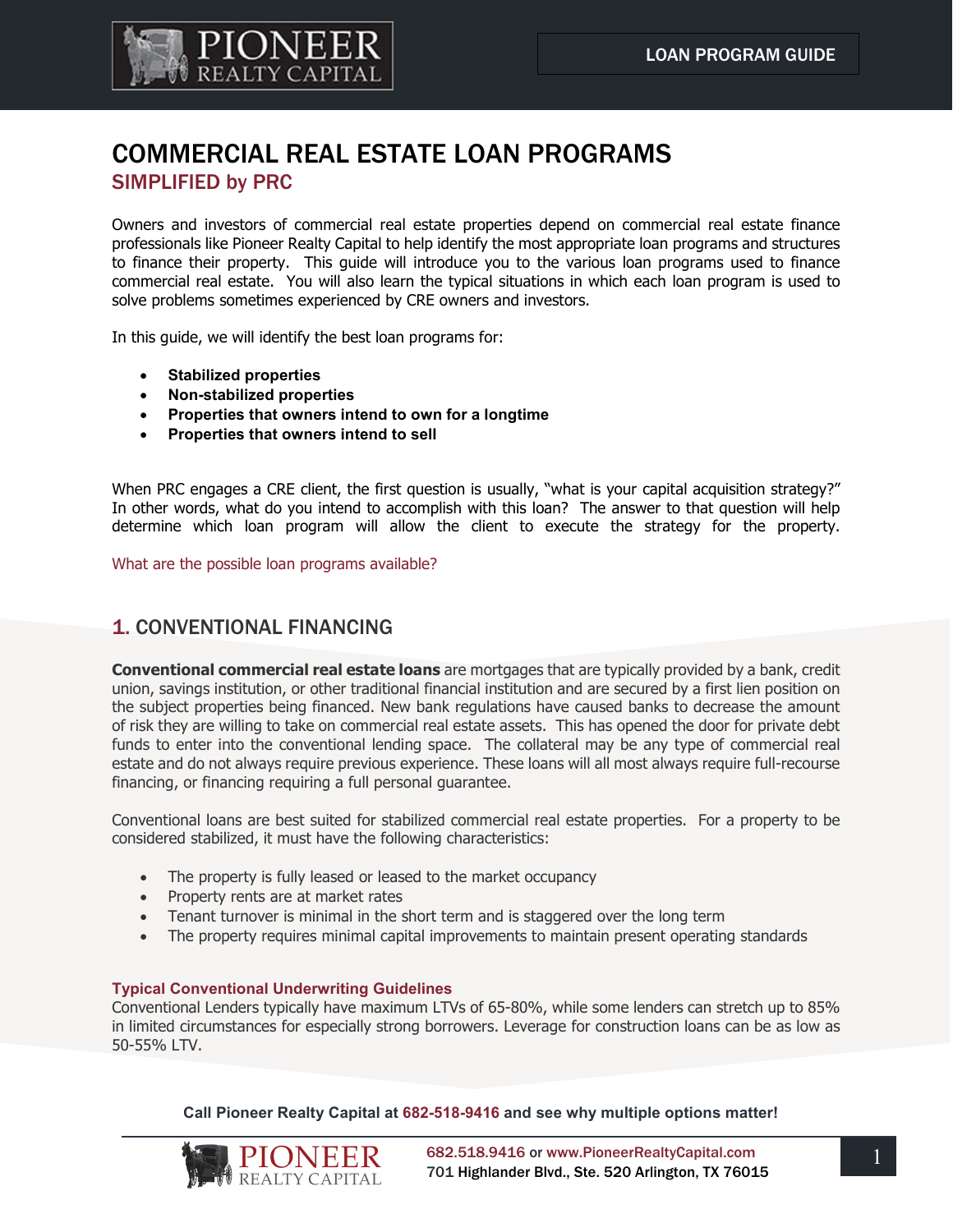

Borrowers should expect to have "hard cash" equity invested in purchase transactions, while being able to maintain a post-closing liquidity sufficient to service their debt for at least six months and an overall net worth equal to or greater than the loan amount (although there may be some flexibility). Properties will need to be able meet a DSCR of at least 1.25x (depending on the LTV and property type) at the underwriting rate.

#### **Term/Amortization**

The length of term and amortization depends heavily on the institution providing the funding as well as the property type. Terms can vary from 3-15 years with amortizations ranging from 10-30 years. Depending on the way the loan is structured, it may "balloon" at the end of the term, meaning at the loan balance will need to either be refinanced or paid off; otherwise the loan is self-amortizing, meaning that the loan will be fully paid off when the loan matures, so there is no loan balance to pay off (unless the loan is prepaid before it matures). A loan can also have a variable fixed rate period that resets every 1, 3, 5, 7, or 10 years. These loans are priced according to a corresponding index. The Wall Street prime rate or the LIBOR rate are the indexes generally used for pricing commercial real estate loans. If the investor intends to sell the property, a shorter loan term consistent with the investors disposition strategy is chosen.

#### **Recourse**

Conventional loans may be non-recourse, limited recourse, or full recourse loans. If it is non-recourse, the Borrowers are not personally liable for the repayment of the loan and that the collateralized property and its cash flows would be the sole source of repayment of the debt in the event of a default or foreclosure.

However, in the event the Borrower actively participates in an activity that could cause harm to the property, there could be springing recourse in some limited circumstances; this may include loan fraud, property transfer or subordinate financing without consent of the Lender, and voluntary or collusive activity leading to a bankruptcy filing, among other such actions. These actions are referred to as "bad-boy" carveout clauses in the loan documents.

Limited recourse loans make the sponsors guarantying the loan responsible for a percentage of any shortfall between the loan balance and sales price in the event of default and foreclosure, where the property must be auctioned off as well as any applicable legal and ancillary fees. The carve outs for the non-recourse loans would also apply.

Full recourse loans make the sponsors guarantying the loan responsible for any and all shortfalls between the loan balance and sales price in the event of default and foreclosure as well as any applicable legal and ancillary fees.

#### **Loan Assumption**

A conventional loan may or may not be assumable. Typically, assumption occurs when the Borrower wants to sell the commercial real estate that secures the loan, and the Purchaser of the property wants to take the loan over. Once the property sale and assumption are completed, the Purchaser becomes the owner of the property and is bound by the original terms of the assumed loan and the original Borrower/Seller is released from its obligation to the property and the existing loan.

The benefit of this structure is that the assumption of the loan allows the Borrower/Seller to avoid prepayment costs and give the buyer the opportunity to assume a loan that may have favorable terms than what is market. Sometimes the lender will charge an assumption fee of 1%.

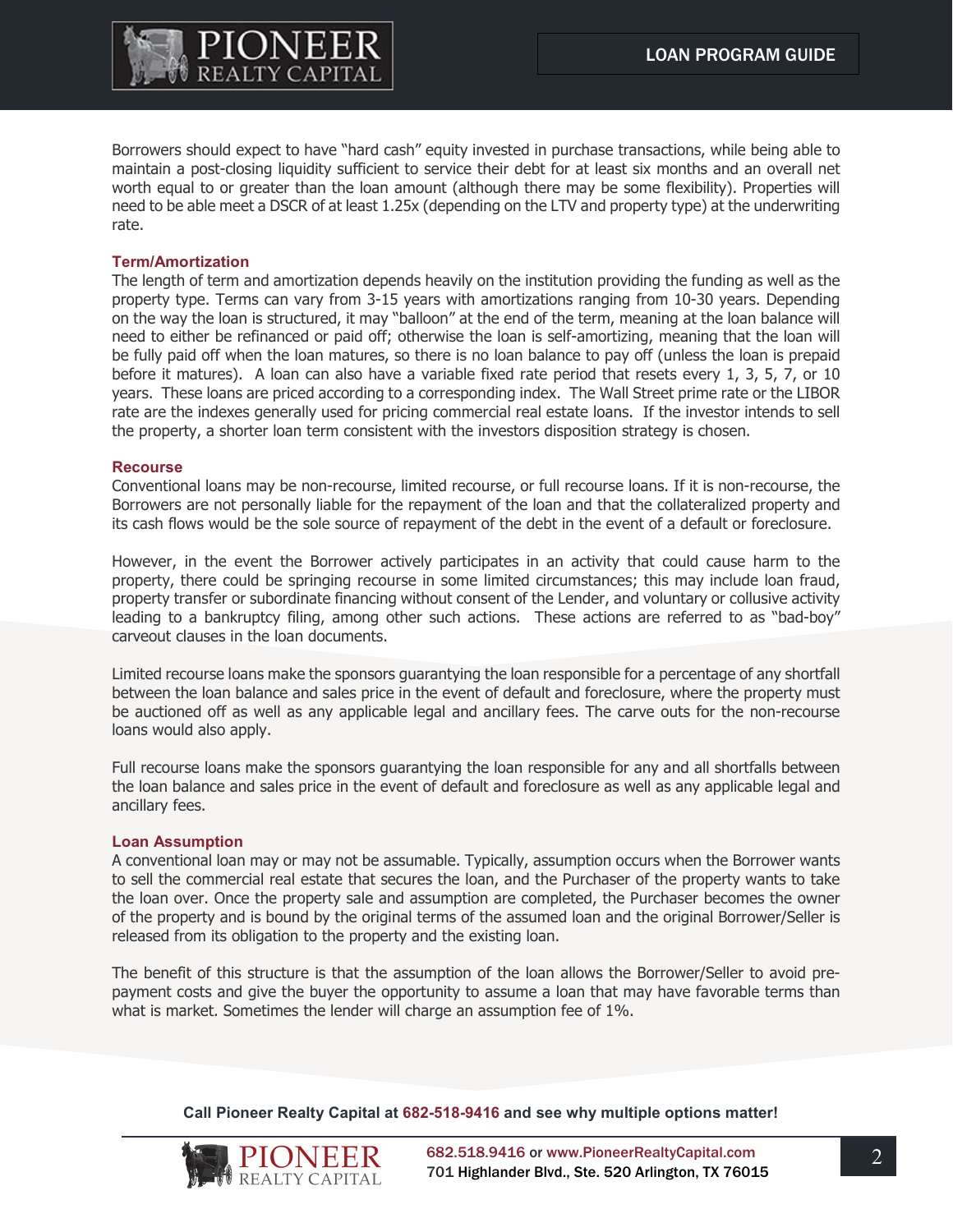

Loan assumption is an especially attractive option in high interest rate environments or tight credit environments. However, loan assumption may require a large down payment which may make the transaction less attractive.

For instance, suppose and investor purchases an office building for \$3MM and want to sell it 5 years later. A buyer wants to assume the loan to take advantage of an attractive rate and terms. However, now the value of the property has increased to \$5MM. Additionally, the loan balance is now \$2MM. In order to assume the loan, the buyer will need a down payment of \$3MM verses simply obtaining a new loan with a down payment of just \$1.5MM.

#### **Prepayment Penalty Structures**

Prepayment penal structures vary greatly depending on the institution funding the transaction. It may be structured as Yield Maintenance, Break-funding, Declining (or step-down) prepayment penalty, or may be specially structured to suit a construction or mini-perm loan.

**Yield Maintenance:** The goal of Yield Maintenance is to allow the bond investors to maintain the same yield as if the borrower made all scheduled mortgage payments until maturity. The penalty is typically calculated by a formula contained in the Note of the Loan Documents. The language will vary between different institutions, but will typically have the same two amounts to be repaid, namely: 1) The loan's unpaid principal balance and 2) a prepayment penalty, which is typically determined by calculating the difference between the loan's interest rate and the replacement rate (based on the US Treasury or other index that most closely corresponds to the maturity date), with the remaining loan payments discounted back for the time value of money. One thing to keep in mind is that yield maintenance provisions usually contain a prepayment penalty "floor" of at least 1% and allow for prepayment without penalty in the last 3-6 months of the loan.

**Fixed Prepayment Penalty:** A fixed prepayment penalty will require a fixed amount to be paid if the loan is paid prior to its maturity date. For instance, if a \$20MM loan with a five-year term and a 3% fixed prepayment penalty is paid in year four, the loan will be subject to the full 3% prepayment penalty.

**Declining (Step-Down) Prepayment Penalty:** A declining prepayment penalty may be structured in a variety of ways, but always has the same feature of the prepayment penalty decreases by 1% per step with the last 3-12 (or more) months open to prepay or refinance without penalty. These are usually offered on shorter-term loans (i.e. 5-10 years) but could potentially be offered on longer terms as well. An example of a 5- and 10-year declining prepayment penalty would be the following:

**5 Year Declining:** 5% of loan amount if prepaid in the first year, 4% if prepaid in the second year, 3% if prepaid in the third year, 2% if prepaid in the fourth year, and 1% if prepaid in the fifth year, also represented as 5-4-3-2-1% or 5% declining.

**10 Year Declining:** 5% of loan amount if prepaid in the first or second year, 4% if prepaid in the third or fourth year, 3% if prepaid in the fifth or sixth year, 2% if prepaid in the seventh or eighth year, and 1% if prepaid in the ninth or final year, also represented as 5-5-4-4-3-3-2-2-1-1% or 5% declining.

## 2. COMMERCIAL MORTGAGE BACKED SECURITIES (CMBS)

**A CMBS Loan**, also known as Conduit Loan, is a type of commercial real estate loan that is secured by a first-position mortgage on a commercial property. These loans are packaged and sold by Conduit Lenders, commercial banks, investment banks, or syndicates of banks.

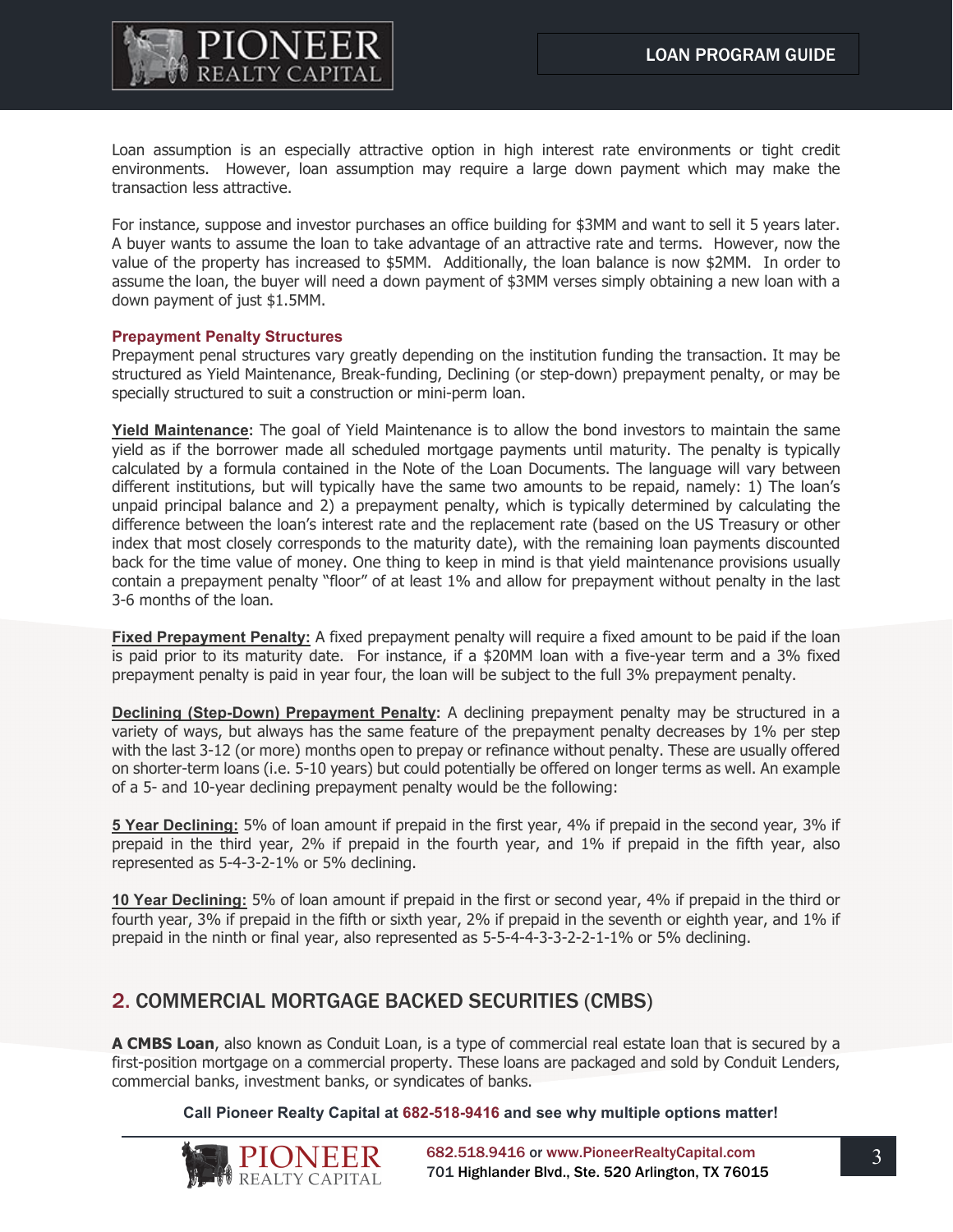

A CMBS Loan has a fixed interest rate (which may or may not include an interest-only period) and is typically amortized over 25-30 years, with a balloon payment due at the end of the term. Because the loans are not held on the Conduit Lender's balance sheet, CMBS Loans are a great way for these lenders to provide an additional loan product to Borrowers while at the same time maintaining their liquidity position. Because of the more flexible underwriting guidelines, CMBS Loans also allow CRE investors that cannot usually meet stringent conventional liquidity and net worth guidelines to be able to invest in commercial real estate. For investor who intend to own the property for a long-time, a CMBS loan is an excellent choice. However, the penalty is very expensive if the loan balance is paid early. In order to finance a property with a CMBS loan, the property must be stabilized.

### **Term Length/Amortization**

CMBS (Conduit) Loans typically have terms of 5, 7, or 10 years (with 15 years as a rare exception) and 25- 30-year amortizations. Part or all of the term may be interest-only depending on market conditions. Because the term doesn't match the amortization schedule, the loan will "balloon" at the end of the term, meaning that the remaining loan balance will need to either be paid off or refinanced.

#### **Recourse**

CMBS (Conduit) Loans are always Non-Recourse, except for what is colloquially termed the "bad-boy carve outs." What this means is that the Borrowers are not personally liable for the repayment of the loan and that the collateralized property and its cash flows would be the sole source of repayment of the debt in the event of a default or foreclosure. However, in the event the Borrower actively participates in an activity that could cause harm to the property, Conduit Lender, or investors, there could be springing recourse in some limited circumstances; this may include loan fraud, property transfer or subordinate financing without consent of the Lender, voluntary or collusive activity leading to a bankruptcy filing or failure to maintain SPE status, among other such actions.

#### **Prepayment Penalty Structures**

There are two prepayment penalty structures for CMBS Loans – Yield Maintenance and Defeasance. With a Yield Maintenance prepayment penalty, the loan is actually paid off and the mortgage note is cancelled, whereas a Defeasance is a substitution of one source of collateral (the property) with another (typically treasury bonds) which is then transferred to a special purpose entity (SPE) called a "Successor Borrower." Both of the structures can cause the Borrower to incur significant monetary penalties if the loan is prepaid well before the maturity date or the US Treasury bonds fall substantially, so anticipated hold time and consideration of future markets should be taken into consideration when contemplating the term for this type of loan structure.

## 3. LIFE INSURANCE COMPANIES

**An Insurance Commercial Real Estate Loan** is a mortgage that is provided by a life insurance company or conglomerate of life insurance companies and is secured by a first lien position on the subject property being financed. Most life insurance companies favor the "four food groups," for their collateral (apartment, office, retail, and industrial properties), but may finance other property types (i.e. hotel or mixed used) on a case-by-case basis. These loans are typically best suited for transactions that have strong borrowers with good credit, newer, well-maintained properties, low leverage, and where the collateral is situated in or around a major MSA. Metropolitan Statistical Areas (MSAs) are configured to represent contiguous geographic areas with a relatively high density of human population.

#### **Underwriting Parameters**

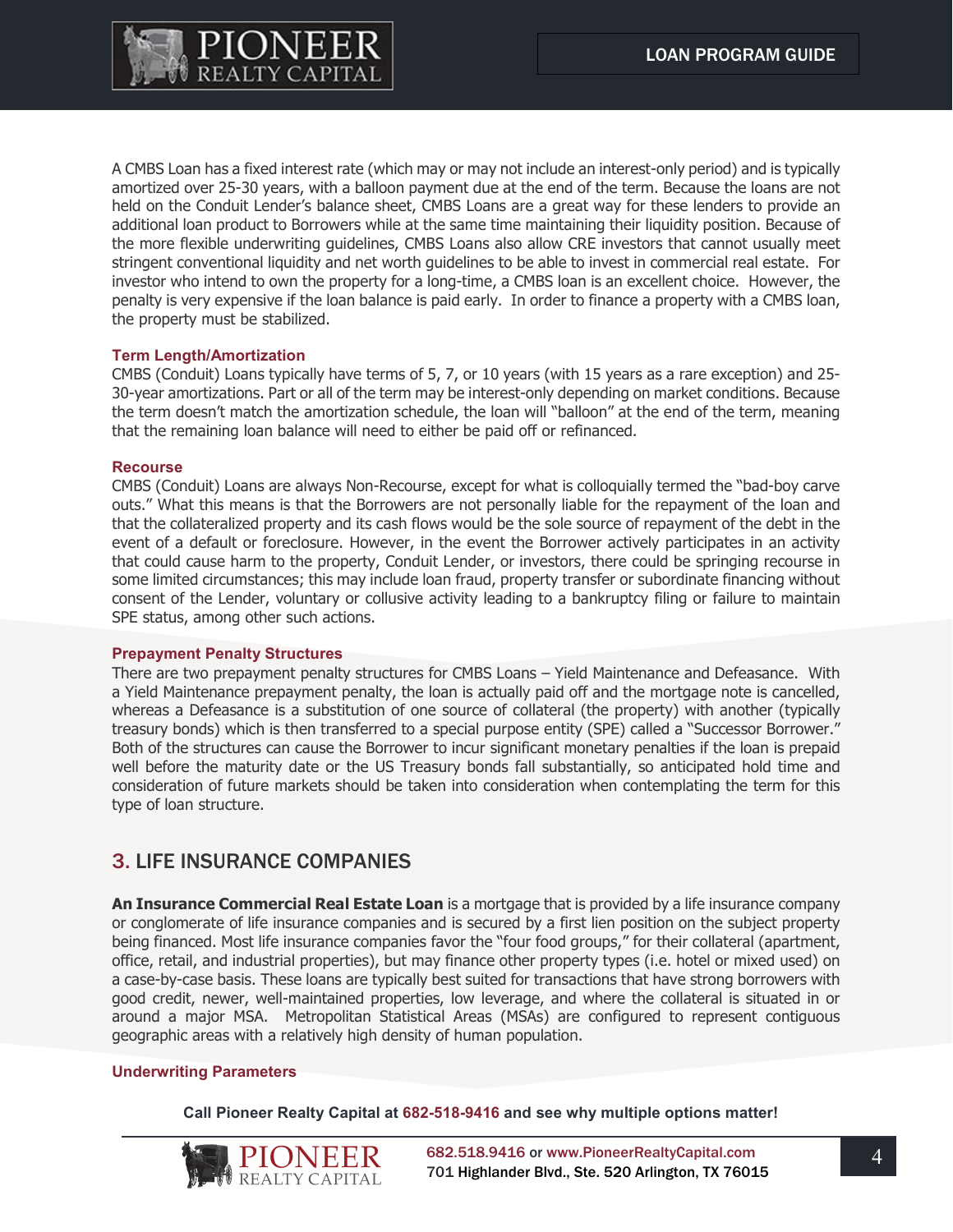

For life insurance loans, Lenders have continued and even strengthened their conservative approach toward underwriting the cash flow of the collateral as well as the borrowers and sponsors. As part of the underwriting process, Insurance Companies are simultaneously assessing the risks of default while trying to minimize such risks, so they require detailed borrower and property information. Underwritten cash flows are based on "in place" income and rents rather than anticipated income or further rent escalations and leases are analyzed with closer scrutiny to ensure market rates. Insurance Loans require a more conservative loan to value (LTV) with maximums for most lenders between 60-75%, and debt service coverage ratios (DSCRs) of at least 1.25-1.35x, Lenders are also calculating the anticipated debt yield (net operating income/loan amount) of at least 8-10%. Additionally, Borrowers should expect to have "hard cash" equity invested in their projects, while being able to maintain a reasonable post-closing liquidity. Prior commercial real estate ownership experience is highly desirable. Most insurance companies will only finance stabilized assets.

### **Term Length and Amortization**

The length of term and amortization depends heavily on the institution providing the funding as well as the property type. Terms can vary from 5-30 years with amortizations ranging from 15-30 years. Depending on the way the loan is structured, it may "balloon" at the end of the term, meaning at the loan balance will need to either be refinanced or paid off; otherwise the loan is self-amortizing, meaning that the loan will be fully paid off when the loan matures, so there is no loan balance to pay off (unless the loan is prepaid before it matures). Loans from insurance companies are suitable for short and long-term holding strategies. If the borrower does not plan to sell the property in the near future, then a longer-term loan is chosen. However, if the borrower plans on selling the property, it is most likely that the borrower will choose a shorter loan term.

#### **Recourse**

Life insurance loans may be non-recourse, limited recourse, or full recourse loans. If it is non-recourse, the Borrowers are not personally liable for the repayment of the loan and that the collateralized property and its cash flows would be the sole source of repayment of the debt in the event of a default or foreclosure. However, in the event the Borrower actively participates in an activity that could cause harm to the property, Lender, or investors, there could be springing recourse in some limited circumstances; this may include loan fraud, property transfer or subordinate financing without consent of the Lender, voluntary or collusive activity leading to a bankruptcy filing or failure to maintain SPE status, among other such actions. Limited recourse loans make the sponsors guarantying the loan responsible for a percentage of any shortfall between the loan balance and sales price in the event of default and foreclosure, where the property must be auctioned off as well as any applicable legal and ancillary fees. The carve-outs for the non-recourse loans would also apply. Full recourse loans make the sponsors guarantying the loan responsible for any and all shortfalls between the loan balance and sales price in the event of default and foreclosure as well as any applicable legal and ancillary fees.

#### **Loan Assumption**

The vast majority of life insurance loans are assumable, typically for a fee. This can occur when the Borrower wants to sell the commercial real estate that secures the loan, and the Purchaser of the property wants to take the loan over. Once the property sale and assumption are completed, the Purchaser becomes the owner of the property and is bound by the original terms of the assumed loan and the original Borrower/Seller is released from its obligation to the property and the existing loan. The benefit of this structure is that the assumption of the loan allows the Borrower/Seller to avoid pre-payment costs and give the buyer the opportunity to assume a loan that may have more favorable terms than what is at market. Loan assumption is an especially attractive option in high interest rate environments or tight credit environments.

**Call Pioneer Realty Capital at 682-518-9416 and see why multiple options matter!**



682.518.9416 or [www.PioneerRealtyCapital.com](http://www.pioneerrealtycapital.com/) 701 Highlander Blvd., Ste. 520 Arlington, TX 76015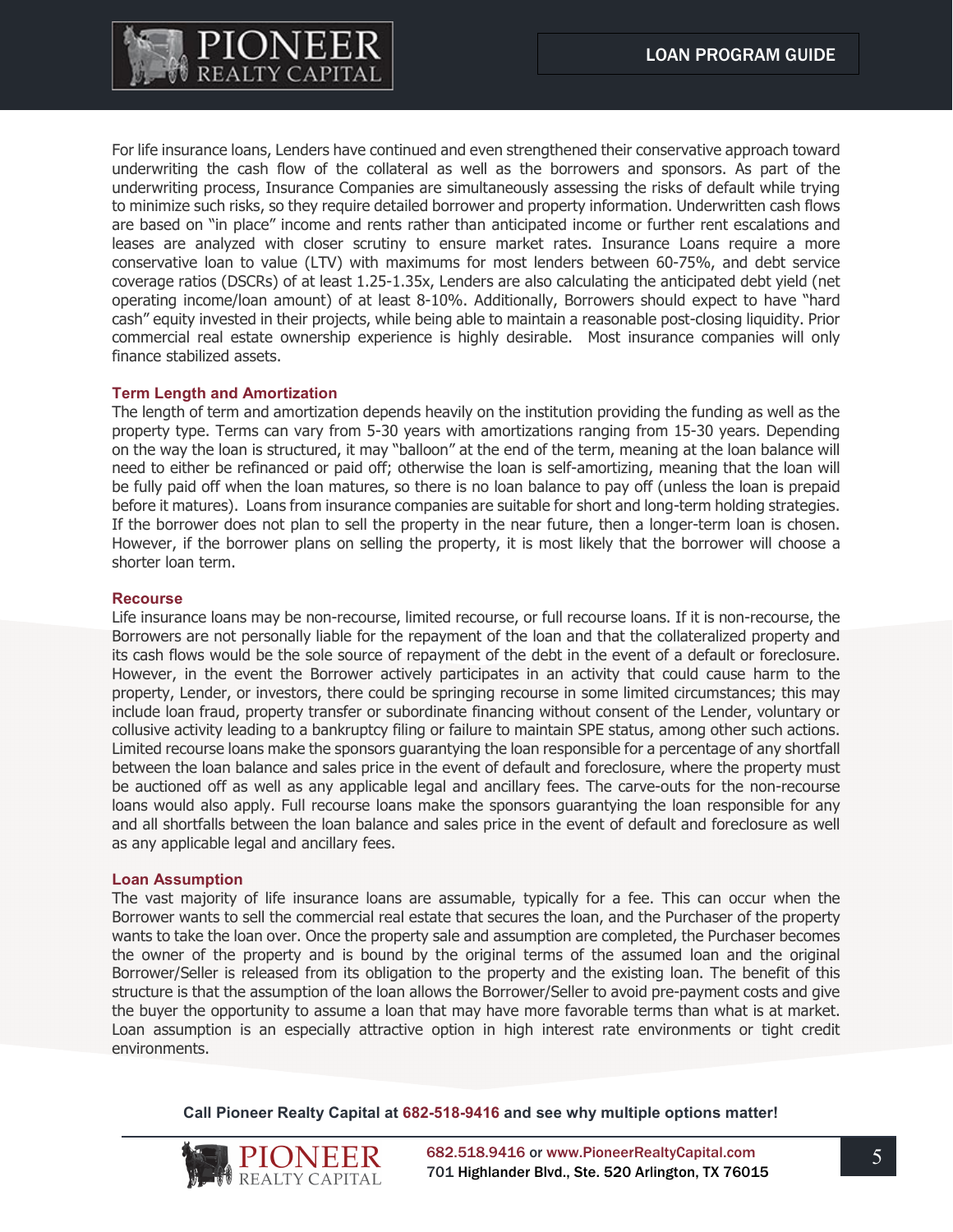

## **Prepayment Penalty Structures**

Prepayment penalty structures vary greatly depending on the insurance company funding the transaction. It may be structured as Yield Maintenance, Breakfunding, Declining (or step-down) prepayment penalty, or may be specially structured to suit a construction or mini-perm loan.

**Yield Maintenance:** The goal of Yield Maintenance is to allow the bond investors to maintain the same yield as if the borrower made all scheduled mortgage payments until maturity. The penalty is typically calculated by a formula contained in the Note of the Loan Documents. The language will vary between different institutions, but will typically have the same two amounts to be repaid, namely: 1) The loan's unpaid principal balance and 2) a prepayment penalty, which is typically determined by calculating the difference between the loan's interest rate and the replacement rate (based on the US Treasury or other index that most closely corresponds to the maturity date), with the remaining loan payments discounted back for the time value of money. One thing to keep in mind is that yield maintenance provisions usually contain a prepayment penalty "floor" of at least 1% and allow for prepayment without penalty in the latter 3-6 months of the loan. See the following example for a more mathematical representation of this calculation: (Loan balance at time of payoff)  $*$  (note rate - new cost of funds)  $*$  (# years left in loan)  $*$ (365/360)

**Declining (Step-Down) Prepayment Penalty:** A declining prepayment penalty may be structured in a variety of ways, but always has the same feature of the prepayment penalty lessening by 1% per step with the last 3-12 (or more) months open to prepay or refinance without penalty. These are usually offered on shorter-term loans (i.e. 5-10 years) but could potentially be offered on longer terms as well. An example of a 5- and 10-year declining prepayment penalty would be the following:

**5 Year Declining:** 5% of loan amount if prepaid in the first year, 4% if prepaid in the second year, 3% if prepaid in the third year, 2% if prepaid in the fourth year, and 1% if prepaid in the fifth year, also represented as 5-4-3-2-1% or 5% declining.

**10 Year Declining:** 5% of loan amount if prepaid in the first or second year, 4% if prepaid in the third or fourth year, 3% if prepaid in the fifth or sixth year, 2% if prepaid in the seventh or eighth year, and 1% if prepaid in the ninth or final year, also represented as 5-5-4-4-3-3-2-2-1-1% or 5% declining.

## 4. FANNIE MAE (FNMA) MULTIFAMILY MORTGAGES NATIONWIDE

**The Federal National Mortgage Association (FNMA), commonly known as "Fannie Mae"** offers federally guaranteed mortgages and is one of the largest multifamily loan programs in the country. Most FNMA apartment mortgages are non-recourse (except standard carve outs) and properties are underwritten using its Delegated Underwriting Services (DUS) program to make sure that lending parameters are met. Loan collateral may be traditional apartments, affordable housing, senior housing, student housing, and manufactured housing communities. Loan amounts start at \$750,000 and go up with terms between 5-30 years and amortizations up to 30 years.

Fannie offers both fixed and variable products for all property types and can go nationwide, although primary and large secondary markets are preferred (i.e. MSA populations of at least 200,000). There are 2 major FNMA programs under which the majority of the products fall:

**Standard DUS Mortgage:** The Standard DUS product is for the purchase or refinance of existing, stabilized properties including traditional, affordable housing, senior housing, student housing, and manufactured housing communities. Properties must have a minimum of five units (50 pad sites for manufactured

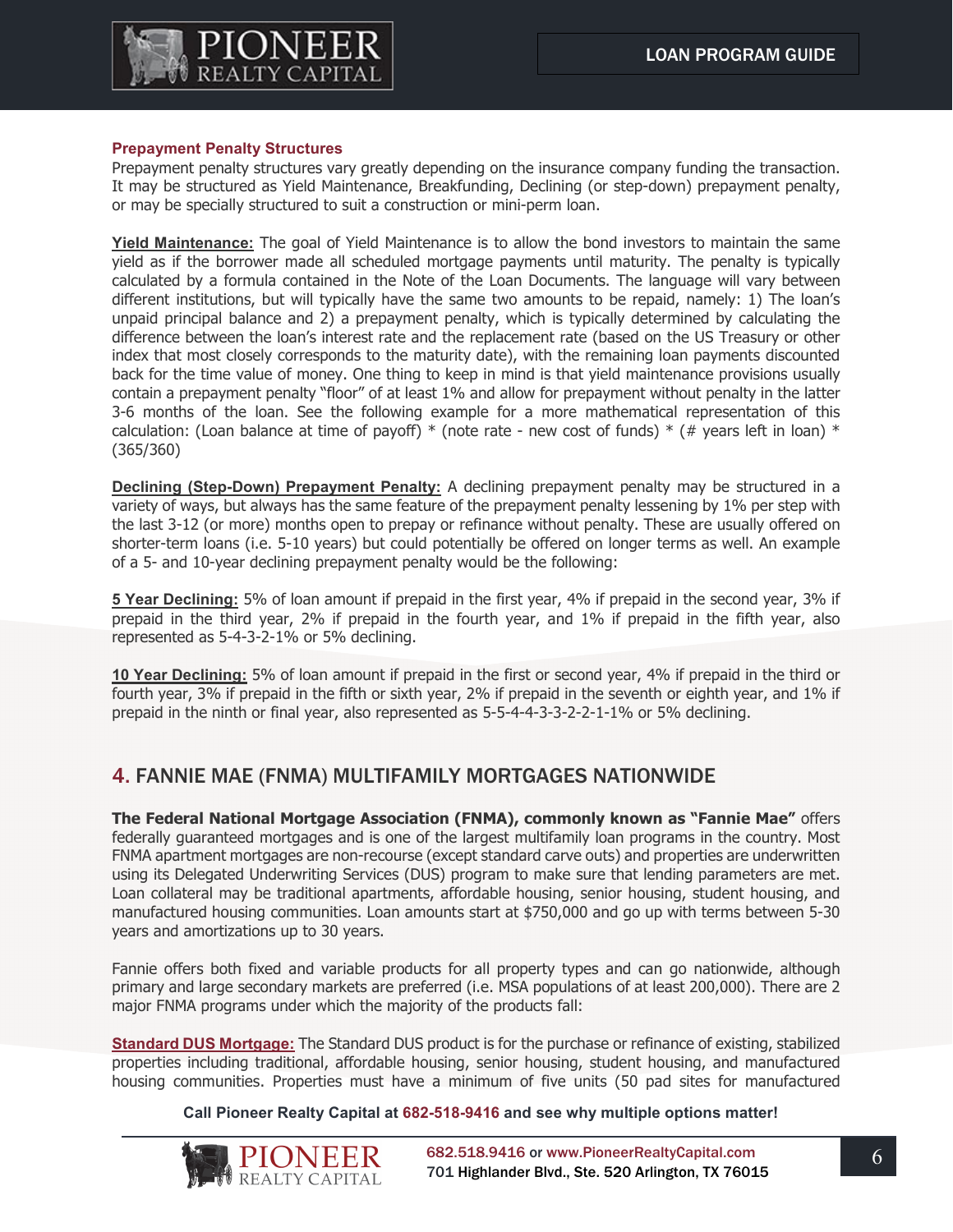

housing) and the Borrower must be a single-asset U.S. entity with all U.S. principals. Borrowers may also have foreign ownership interests, subject to proper structuring of the borrowing entity. Minimum loan amount is \$750,000. Maximum LTV is 80% for purchases and 75% for refinances with a minimum 1.25x DSCR requirement, but this will depend on the collateral.\*

"Pre-Review" markets have a maximum LTV of 65% without a waiver granted by Fannie Mae.

**Small Loan Program:** The Small Loans product is for the purchase or refinance of existing, stabilized properties including traditional, affordable housing, seniors housing, student housing, and manufactured housing communities. Properties must have a minimum of five units (50 pad sites for manufactured housing) and the Borrower must be a single-asset U.S. entity with all U.S. principals. Borrowers may also have foreign ownership interests, subject to proper structuring of the borrowing entity. Loan amount must be between \$750,000 - \$3 million (\$5 million in eligible MSAs\*). Maximum LTV is 80% for purchases and 75% for refinances with a minimum 1.25x DSCR requirement, but this will depend on the collateral.\*\*

#### **Term Length/Amortization**

Fannie Mae loan terms range from 5-30 years with amortizations up to 30 years, depending on the type, location, and condition of the collateral. Depending on the way the loan is structured, it may "balloon" at the end of the term, meaning at the loan balance will need to either be refinanced or paid off; otherwise the loan is self-amortizing, meaning that the loan will be fully paid off when the loan matures, so there is no loan balance to pay off (unless the loan is prepaid before it matures).

#### **Underwriting Parameters**

### **Recourse**

Most FNMA mortgages are non-recourse, except for standard carve-out provisions. Full recourse mortgages make the sponsors guarantying the loan responsible for any and all shortfalls between the loan balance and sales price in the event of default and foreclosure as well as any applicable legal and ancillary fees. Non-recourse means is that the Borrowers are not personally liable for the repayment of the loan and that the collateralized property and its cash flows would be the sole source of repayment of the debt in the event of a foreclosure. However, in the event the Borrower actively participates in an activity that could cause harm to the property, Lender, or investors, there could be springing recourse in some limited circumstances; this may include loan fraud, property transfer or subordinate financing without consent of the Lender, voluntary or collusive activity leading to a bankruptcy filing or failure to maintain SPE status, among other such actions.

## **Rate Lock**

Fannie Mae has an early rate lock feature which is available with a good faith deposit, allowing the borrower to lock a rate 45 to 180 days in advance of closing. Otherwise the rate will lock 1-2 days before closing.

#### **Loan Assumption**

Fannie Mae mortgages are assumable for a 1% fee, but the new assuming borrower (i.e. Purchaser) must qualified by meeting the original underwriting standards. Typically, this occurs when the Borrower wants to sell the commercial real estate that secures the loan, and the Purchaser of the property wants to take the loan over. Once the property sale and assumption are completed, the Purchaser becomes the owner of the property and is bound by the original terms of the assumed loan and the original Borrower/Seller is released from its obligation to the property and the existing loan. The benefit of this structure is that the assumption of the loan allows the Borrower/Seller to avoid defeasance or other pre-payment costs and give the buyer the opportunity to assume a loan that may have favorable terms than what is market. Loan assumption is an especially attractive option in high interest rate environments or tight credit environments.

## **Prepayment Penalty Structures**

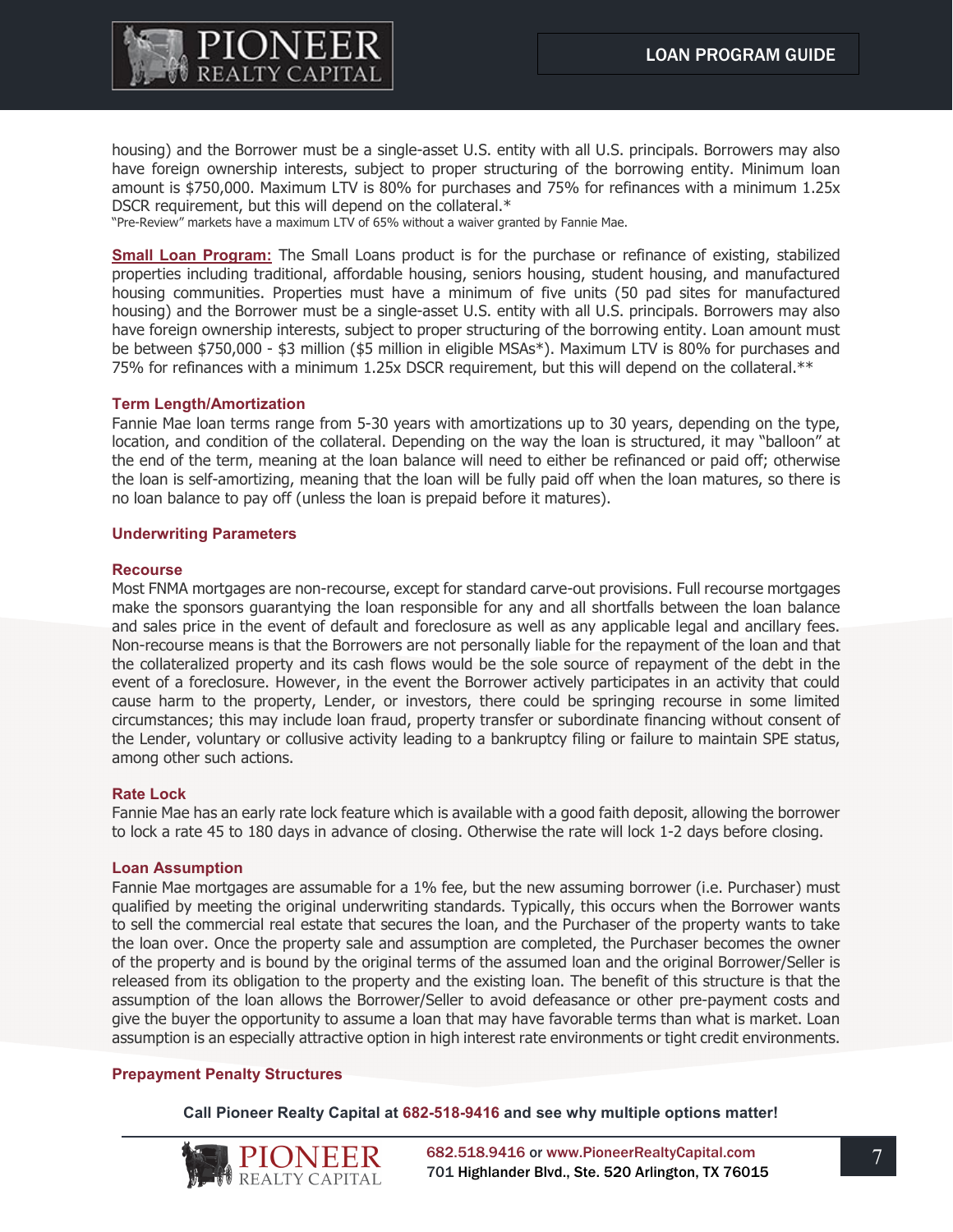

**Yield Maintenance:** The goal of Yield Maintenance is to allow the bond investors to maintain the same yield as if the borrower made all scheduled mortgage payments until maturity. The penalty is typically calculated by a formula contained in the Note of the Loan Documents. The language will vary between different institutions, but will typically have the same two amounts to be repaid, namely: 1) The loan's unpaid principal balance and 2) a prepayment penalty, which is typically determined by calculating the difference between the loan's interest rate and the replacement rate (based on the US Treasury rate that most closely corresponds to the maturity date), with the remaining loan payments discounted back for the time value of money. One thing to keep in mind is that yield maintenance provisions contain a prepayment penalty "floor" of at least 1%.

**Declining (Step-Down) Prepayment Penalty:** A declining prepayment penalty may be structured in a variety of ways, but always has the same feature of the prepayment penalty lessening by 1% per step with the last 3-12 (or more) months open to prepay or refinance without penalty. These are usually offered on shorter-term mortgages (i.e. 5-10 years) but could potentially be offered on longer terms as well. An example of a 5- and 10-year declining prepayment penalty would be the following:

**5 Year Declining:** 5% of loan amount if prepaid in the first year, 4% if prepaid in the second year, 3% if prepaid in the third year, 2% if prepaid in the fourth year, and 1% if prepaid in the fifth year, also represented as 5-4-3-2-1% or 5% declining.

**10 Year Declining:** 5% of loan amount if prepaid in the first or second year, 4% if prepaid in the third or fourth year, 3% if prepaid in the fifth or sixth year, 2% if prepaid in the seventh or eighth year, and 1% if prepaid in the ninth or final year, also represented as 5-5-4-4-3-3-2-2-1-1% or 5% declining.

## 5. FREDDIE MAC (FHLMC) MULTIFAMILY MORTGAGES

**A FHLMC mortgage** is a type of multifamily loan that is secured by a first-position mortgage on a traditional, student housing, senior housing, or affordable housing property. These mortgages may be held in the FHLMC portfolio (10% of mortgages) or sold to bond investors (90% of mortgages).

The loan may be fixed or floating (which may or may not include an interest-only period) and is typically amortized over 25-30 years, with a balloon payment due at the end of the term unless it is a self-amortizing portfolio loan.

## **Loan Features**

## **Term Length/Amortization**

FHLMC loan terms are typically 5-10 years unless the mortgages are held in the Freddie Mac portfolio, in which case the terms may go up to 30 years. Amortizations may also go up to 30 years, but amortization depends heavily on the product selected as well as the condition and type of the property.

#### **Recourse**

Mortgages are always Non-Recourse, except for standard carve-out provisions. What this means is that the Borrowers are not personally liable for the repayment of the loan and that the collateralized property and its cash flows would be the sole source of repayment of the debt in the event of a foreclosure. However, in the event the Borrower actively participates in an activity that could cause harm to the property, Lender, or investors, there could be springing recourse in some limited circumstances; this may include loan fraud, property transfer or subordinate financing without consent of the Lender, voluntary or collusive activity leading to a bankruptcy filing or failure to maintain SPE status, among other such actions.

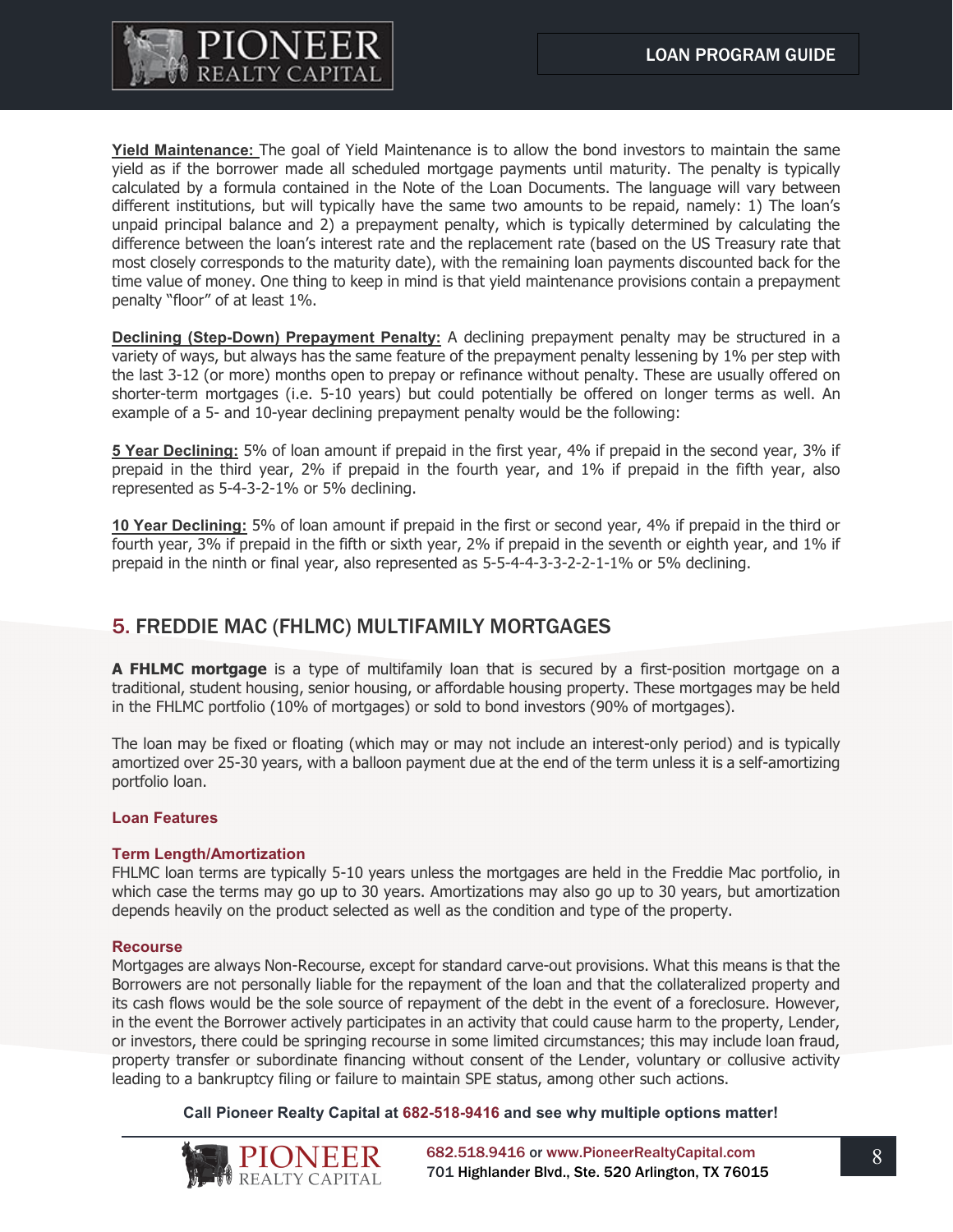

**Rate Lock:** Borrowers will lock the interest rate in advance of the loan closing, but the type of rate lock selected will depend on how far the Borrower will need it completed before closing. FHLMC offers four types of rate lock options in order to meet whatever the Borrower's needs are.

**Loan Assumption:** FHLMC mortgages are assumable, but the new assuming borrower (i.e. Purchaser) must qualified by meeting the original underwriting standards. Typically, this occurs when the Borrower wants to sell the commercial real estate that secures the loan, and the Purchaser of the property wants to take the loan over. Once the property sale and assumption are completed, the Purchaser becomes the owner of the property and is bound by the original terms of the assumed loan and the original Borrower/Seller is released from its obligation to the property and the existing loan. The benefit of this structure is that the assumption of the loan allows the Borrower/Seller to avoid defeasance or other prepayment costs and give the buyer the opportunity to assume a loan that may have favorable terms than what is market. Loan assumption is an especially attractive option in high interest rate environments or tight credit environments. In an attempt to expedite FHLMC loan assumption, processes have been streamlined for Buyers and Sellers.

#### **Prepayment Penalties**

There are two prepayment penalty structures for fixed FHLMC mortgages – Yield Maintenance and Defeasance, and both include a 2-year lockout period. With a Yield Maintenance prepayment penalty, the loan is actually paid off and the mortgage note is cancelled, whereas a Defeasance is a substitution of one source of collateral (the property) with another (typically treasury bonds) which is then transferred to a special purpose entity (SPE) called a "Successor Borrower." Both of the structures can cause the Borrower to incur significant monetary penalties if the loan is prepaid well before the maturity date or the US Treasury bonds fall substantially, so anticipated hold time and consideration of future markets should be taken into consideration when contemplating the term for this type of loan structure.

There are 4 prepayment penalty structures for floating FHLMC mortgages which include a flat 1% fee as well as 3 declining structures.

**Yield Maintenance:** Yield Maintenance. The goal of Yield Maintenance is to allow the bond investors to maintain the same yield as if the borrower made all scheduled mortgage payments until maturity. The penalty is typically calculated by a formula contained in the Note of the Loan Documents. The language will vary between different institutions, but will typically have the same two amounts to be repaid, namely: 1) The loan's unpaid principal balance and 2) a prepayment penalty, which is typically determined by calculating the difference between the loan's interest rate and the replacement rate (based on the US Treasury rate that most closely corresponds to the maturity date), with the remaining loan payments discounted back for the time value of money. One thing to keep in mind is that yield maintenance provisions usually contain a prepayment penalty "floor" of at least 1%.

**Defeasance:** With defeasance, the loan is not repaid, and the note remains in place, but substitute collateral (typically in the form of bonds or other securities) is arranged by the defeasing firm and replaces the commercial real estate securing the loan so the property can be sold or refinanced. The cash flows generated from these new securities are in the form of coupons and maturing securities which will cover all future loan payments. When the average yield on the substitute collateral is higher than the loan, it is cheaper to purchase securities to cover the loan's remaining principal and interested (P&I) payments. Unlike yield maintenance, defeasance provisions do not contain a floor. However, the third-party administrative fees in order to defease typically range from \$50,000 to \$100,000, depending on the loan's size and complexity. For more specific detail, you may also review the Defeasance Rider to the loan documents.

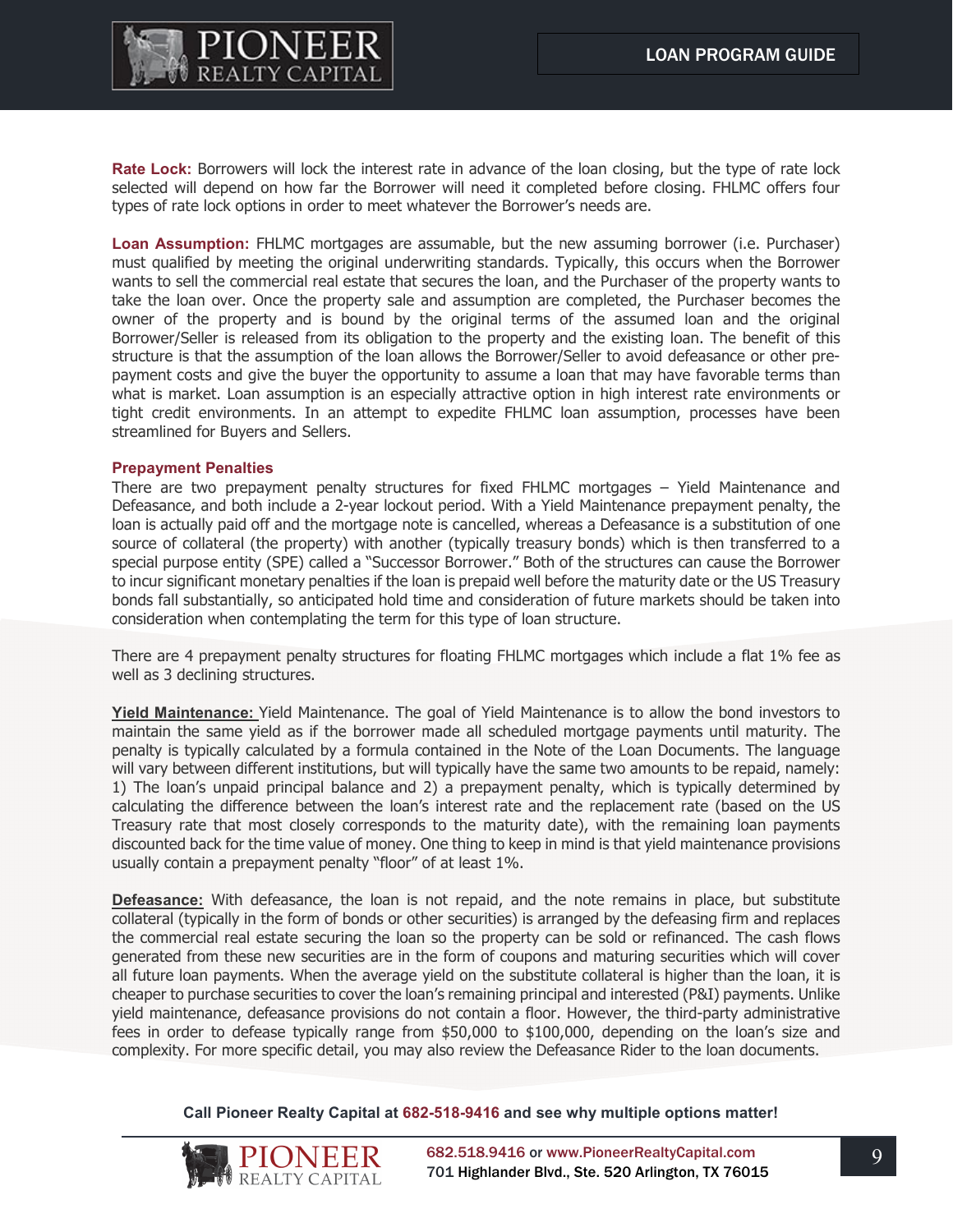

## **Securitization/Loan Pools (K Deals)**

After a loan is funded, it is put into a security pool of at least \$1 billion which is sold to a bond issuer/depositor that puts the pool into a third-party trust. This trust packages the pools into bonds, or "securitizes" the loans. FHLMC then purchases the senior, guaranteed bonds issued by the trust and securitizes them via the Freddie Mac Trust into K Certificates, which are guaranteed by Freddie Mac. These certificates are then sold on the open market to investors, which typically include life insurance companies, pension funds, money managers, mutual funds, and commercial banks for the investment grade pools. The subordinate and mezzanine bonds (which are not guaranteed by Freddie Mac) are sold to private investors by the third-party trust. Investors choose which bonds or certificates to purchase based on the level of credit risk, yield, and duration that they seek.

## **Rating Agencies**

FHLMC's mortgage securities are not rated separately by any of the main rating agencies (i.e. Moody's, Standard & Poors, etc.). This is because they carry the implied AAA rating of Freddie Mac's Credit Rating and its reputation for default rates far below the rest of the industry.

## 6. FEDERAL HOUSING ADMINISTRATION (FHA)

**FHA** is a federally guaranteed program under the government's Department of Housing and Urban Development (HUD). FHA Loans can be used for the purchase/refinance as well as the construction/ substantial rehabilitation of multifamily or healthcare properties. Loans are non-recourse (except standard carve-outs) and rates are very competitive with 35-40-year fixed terms and amortizations. FHA are available nationwide and are available for any market (primary, secondary, tertiary). Because of the longer diligence/underwriting period and closing time of FHA mortgages, borrowers may need a short-term bridge loan to finance the property until closing their FHA loan.

## **Multifamily Programs:**

FHA's multifamily program is for the purchase/refinance or construction/rehabilitation of traditional, affordable, senior, cooperative or manufactured housing communities. Properties must be in good condition (for purchase/refinance) and not more than 30-40 years old unless substantially rehabilitated. Borrowers must have previous FHA ownership/management experience if they are managing the property themselves or hire an FHA property manager unless an FHA waiver is attained.

## **Healthcare Programs:**

The Office of Healthcare Programs (OHP) oversees Section 232 for Residential Care Facilities and Section 242 for Hospitals programs. Both insurance products enable the affordable financing and refinancing of healthcare facility projects nationwide. These programs reduce the cost of capital needed by hospitals and residential care facilities and improve access to quality healthcare while decreasing overall healthcare costs.

The Office of Hospital Facilities (OHF) manages the Section 242 program, which provides mortgage insurance for acute care hospital facilities ranging from large teaching institutions to small rural critical access hospitals. The Office of Residential Care Facilities (ORCF) manages the Section 232 program, which provides mortgage insurance for residential care facilities such as assisted living facilities, nursing homes, intermediate care facilities, and board and care homes.

## **Underwriting Parameters**

Multifamily Accelerated Processing (MAP): MAP underwriting is intended to cut the HUD approval time and to assure consistent application of credit standards across all processing offices. This delegates more underwriting responsibility to approved "MAP lenders."

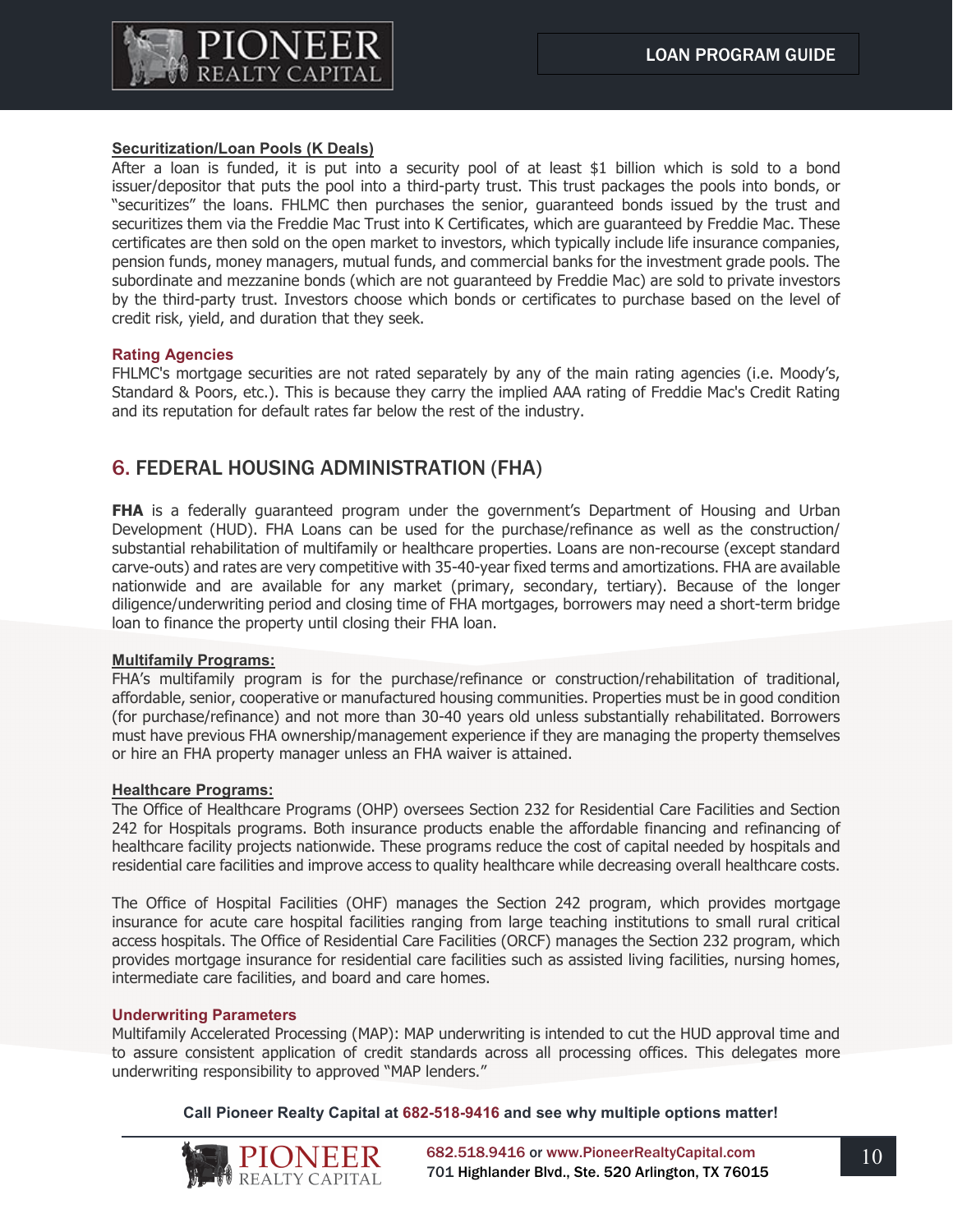

### **Loan Features**

#### **Recourse**

Loans are always Non-Recourse except for standard carve-out provisions. What this means is that the Borrowers are not personally liable for the repayment of the loan and that the collateralized property and its cash flows would be the sole source of repayment of the debt in the event of a foreclosure. However, in the event the Borrower actively participates in an activity that could cause harm to the property, Lender, or investors, there could be springing recourse in some limited circumstances; this may include loan fraud, property transfer or subordinate financing without consent of the Lender, voluntary or collusive activity leading to a bankruptcy filing or failure to maintain SPE status, among other such actions.

#### **Loan Assumptions**

FHA Loans are assumable for a 1% fee. Typically, this occurs when the Borrower wants to sell the commercial real estate that secures the loan, and the Purchaser of the property wants to take the loan over. Once the property sale and assumption are completed, the Purchaser becomes the owner of the property and is bound by the original terms of the assumed loan and the original Borrower/Seller is released from its obligation to the property and the existing loan. The benefit of this structure is that the assumption of the loan allows the Borrower/Seller to avoid pre-payment costs and give the buyer the opportunity to assume a loan that may have favorable terms than what is market. Loan assumption is an especially attractive option in high interest rate environments or tight credit environments.

#### **Prepayment Penalty**

FHA Loans generally have a declining prepayment penalty with a two-year lock-out but may be restructured for a fee or increase in rate. This structure makes the loan unable to be paid for the first 2 years, then declining thereafter (i.e. 8% the third year, 7% the fourth year, and so on). This may be shorted to: 8-7- 6-5-4-3-2-1%.

## 7. BRIDGE LOANS

A **bridge loan** is defined as a short-term real estate loan that gives the property owner time to complete some task - such as improving the property, finding a new tenant and/or selling the property. The typical commercial property bridge loan has a term of one to two years, although many commercial bridge loan lenders will grant the owner the option to extend his loan for six months to one year for a fee of between a half-point point to two points.

Bridge loans are best suited for non-stabilized commercial real estate properties. Non-stabilized properties are usually real estate assets that require major renovations, have high expense ratios, below market rents, and/have higher than market vacancy rates. Non-stabilized properties are attractive to investors because the real estate asset is usually listed and able to be purchased well below stabilized market value. The investor is also confident the property can be transformed through a value-add play into a stabilized property by fixing the aforementioned issues thereby increasing net operating income (NOI). NOI can be increased most commonly through renovations, which in term attracts better quality tenants with higher market rents and longer-term leases.

#### **Loan Features**

Bridge loans are more expensive than permanent loans. In a market where a commercial property borrower might be able to obtain a 6% permanent loan, he might have to pay LIBOR plus 3.5% to 7% (6-month

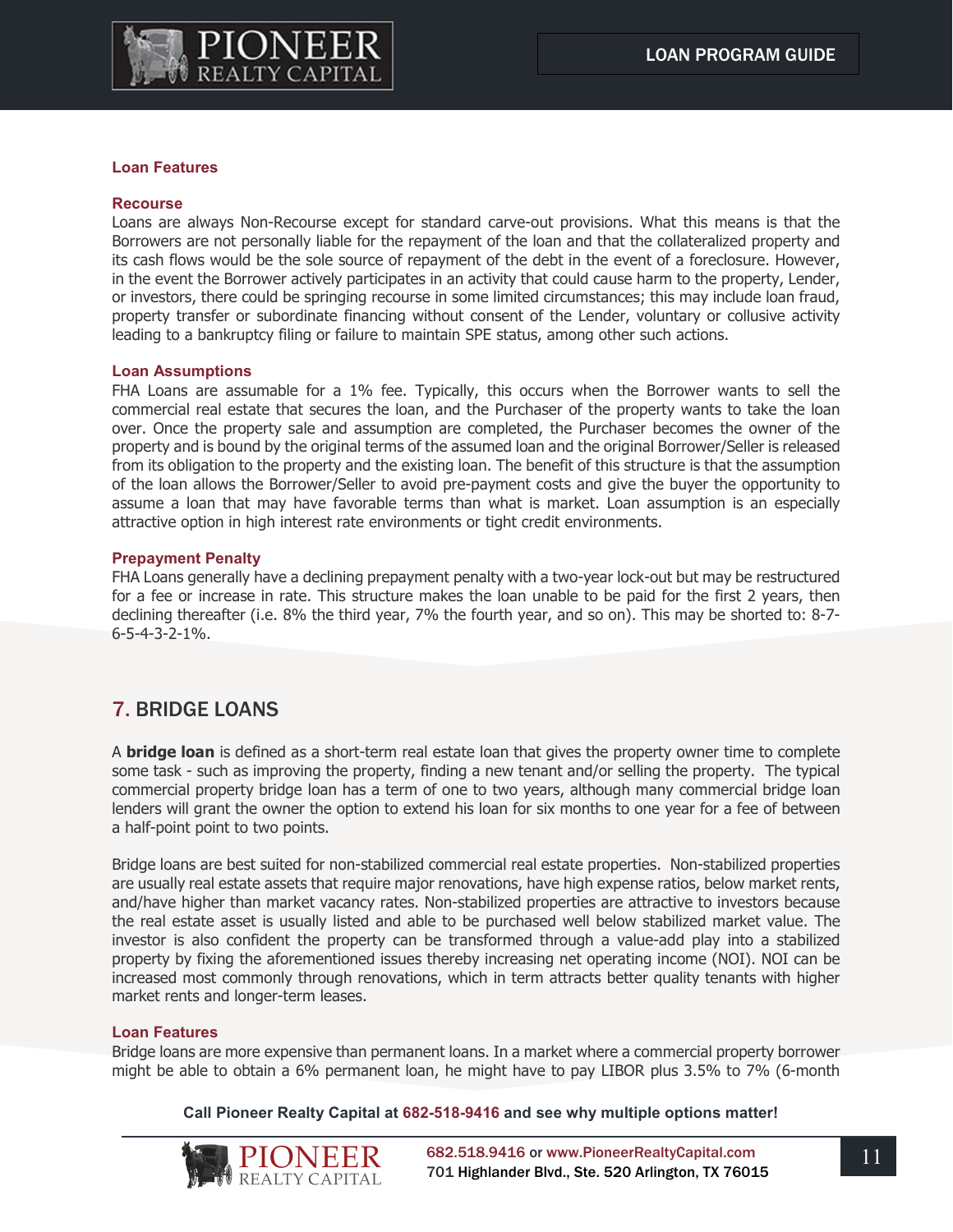

LIBOR is 2.61% as of 10/18/18), plus a point or two, for a bridge loan from a commercial real estate opportunity fund.

Most large bridge loans (\$3 million to well above \$100 million) are written on a floating rate basis, tied to one-month LIBOR or 6-month LIBOR.

LIBOR stands for the London Inter-Bank Offer Rate, which is the rate that European banks lend funds to each other. It is similar to the U.S. federal funds rate.

Commercial property bridge loans are typically paid off when the owner places permanent financing on the property, after the improvements are completed and the new tenant(s) move into the property. Because of their short-term nature, most bridge loans have no prepayment penalty.

## 8. MEZZANINE LOANS

**Mezzanine debt** is subordinate to the senior debt, and in virtually all cases, the mezzanine instrument is not secured by the property, but rather by the equity in the entity that owns the equity in the property. As such, the mezzanine position is a riskier one to be in, and for this reason, the cost of mezzanine capital is higher than that of senior mortgage debt.

Mezzanine loans are similar to second mortgages, except a mezzanine loan is secured by the stock of the entity that owns the property, as opposed to the real estate. If the mezzanine lender forecloses on the stock, it owns the entity that owns the building. Lenders can foreclose on a mezzanine loan in just 5 weeks, as opposed to 18 months it would usually take to foreclose on the property in event of a default.

Mezzanine loans are frequently used to increase the leverage of a construction loan. In this case, the mezzanine will fund before the senior debt in a construction loan and will be repaid only after the senior loan is repaid in full.

Mezzanine loans can also be used for acquisitions if the borrower needs a little more equity to close the transaction.

#### **Loan Features**

As with other forms of subordinate financing, mezzanine loans tend to have higher interest rates than mortgage loans. The increase in interest rate is due to the higher risk profile of a mezzanine loan as compared to the mortgage financing. One factor contributing to the higher rate of interest is that mezzanine loans are not secured by the real property. Any liens recorded against the related property, whether voluntary or involuntary, will have priority over the mezzanine loan.

The mezzanine loan will have a higher loan to value ratio than the mortgage loan. Generally, mortgage lenders will loan up to a certain percentage of the appraised value of the property. Mezzanine loans are used by borrowers to bridge the gap between the amount of proceeds advanced by the mortgage lender and borrower's equity in the property.

The mezzanine loan will typically mature on the same date as the related mortgage loan and will typically have the same payment date as the related mortgage loan. Mezzanine loan interest rates can be either fixed or floating and rates are generally higher than senior debt ranging from 14-18%. However, in almost

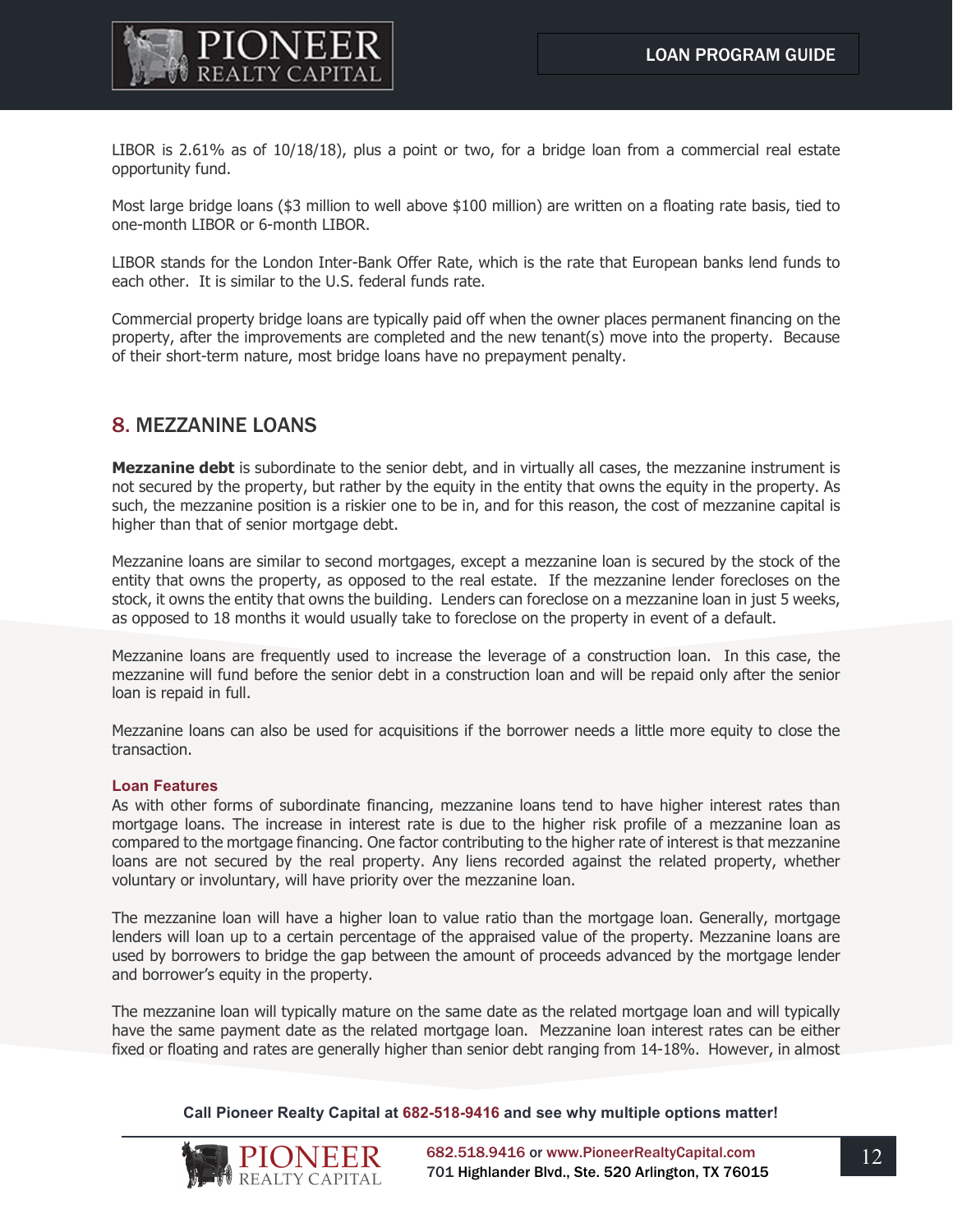

all cases, mezzanine debt is less expensive than equity and provide the investor complete control over the property as long as the debt payments are made on the mezzanine and senior debt as agreed.

Mezzanine borrowers will typically be structured as single-purpose, bankruptcy remote entities, in the same manner and subject to the same requirements as required by the senior debt holder.

There are three primary documents related to mezzanine financing:

- Loan Agreement the central agreement between the mezzanine borrower and the mezzanine lender setting forth the basic terms of the loan.
- Pledge Agreement the security agreement pursuant to which the mezzanine borrower pledges its 100% direct equity interest in the mortgage borrower as collateral security for the mezzanine loan.
- Inter-creditor Agreement the governing agreement between the mortgage lender and the mezzanine lender, setting forth their respective rights and limitations. This agreement is not usually shared with the mortgage borrower or the mezzanine borrower as neither borrower is a party.

## 9. PREFERRED EQUITY

**Preferred equity** is a general term used to describe any class of securities (stock, limited liability units, limited partnership interests) that has higher priority for distributions of a company's cash flow or profits than common equity. Typically, all cash flow/profits remaining after required payments to a company's lenders are distributed to the preferred equity investors until they receive the full amount of a previously agreed upon return, commonly stated as a fixed percentage annual rate.

Preferred equity can also be thought of as form of equity measurement that takes into account the company's preferred shareholder equity and disregards common shareholder equity. Another way to put it is that preferred equity equals total shareholder equity less common shareholder equity.

As with common equity, preferred equity represents an ownership interest in the company. That interest, however, is unsecured and does not provide its holders with direct recourse to company assets, as is the case with secure debt holders.

## **Preferred Equity Features**

Preferred equity is widely used to describe a specific type of investment in commercial real estate projects. Investors buy a direct ownership interest ("equity") in a limited partnership (LP) or limited liability company (LLC) that owns real property. In return, the investors get the right to receive a fixed rate of return on their investment (typically 12-16% per year) that is paid before other ownership interests in the LP or LLC. Preferred equity investors are repaid the original amount of their investments either at a set date (the "maturity date") or when the property is sold.

The company owning the subject real property will usually have different classes of investors and tiers of lenders. Preferred equity holders rank senior to investors who own common equity, but rank junior to the holders of the loans (or bonds) used to finance the real estate project. In other words, when the property

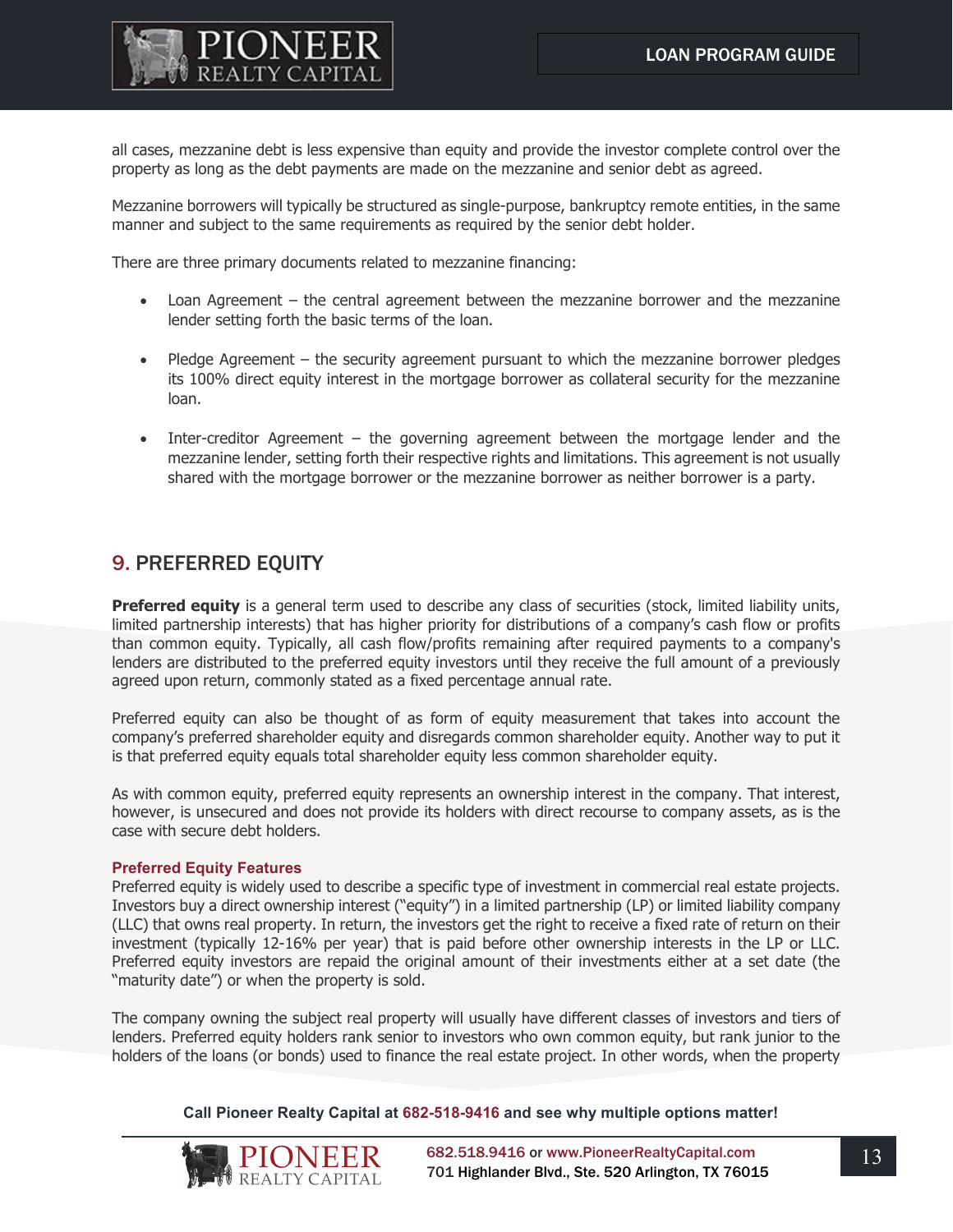

generates income from rent-paying tenants, or profits when the property is sold, preferred equity holders are paid after the lenders (or bond holders), but before common equity holders.

The four common reasons for including preferred equity in the capital stack are:

- Conventional senior and mezzanine financing are unavailable or insufficient for the project.
- The project's sponsors want to leverage the property by more than 80% of the property's value, that is, beyond typical mortgage investment amounts.
- The sponsors wish to avoid investing more of their own money if lenders refuse to fund the project in the desired amount.
- Preferred equity investors are often not required to sign an intercreditor or subordination agreement with the project's lenders. This can simplify the transaction and permit an earlier closing date.

## 10. United States Department of Agriculture (USDA) Loans

The **USDA** helps create jobs and stimulates rural economies by providing financial backing for rural businesses and properties. Its primary purpose is to create and maintain employment and improve the economic climate in rural communities. USDA Loan proceeds may be used for working capital, machinery and equipment, real estate, and certain types of debt refinancing. This is achieved by expanding the lending capability of private lenders in rural areas and helping them service quality loans that provide lasting community benefits.

**Business Loans and Grants:** The Business Program (BP) works in partnership with the private sector and community-based organizations to provide financial assistance and business planning. Its primary purpose is to fund projects that create or preserve quality jobs and/or promote a clean environment with a rural area (under 50,000 population). This program is often leveraged with public and private lenders to meet business and credit needs in under-served areas. Recipients of these programs may include individuals, corporate entities, public agencies, not-for-profit organizations (NPOs), Indian tribes, and private companies.

**Business and Industry Guaranteed Loan (B&I) Program:** The purpose is to improve, develop, or finance business, industry, and employment and improve the economic and environmental climate in rural communities.

**Rural Business Investment Program:** The purpose is to improve, develop, or finance business, industry, and employment and improve the economic and environmental climate in rural communities.

## **Loan Features**

Term Length and Amortization: USDA term length and amortization depends on the product as well as the underwriting guidelines of the conventional partner. Terms and amortizations can go up to 40 years in some limited circumstances but are typically between 5 and 30 years.

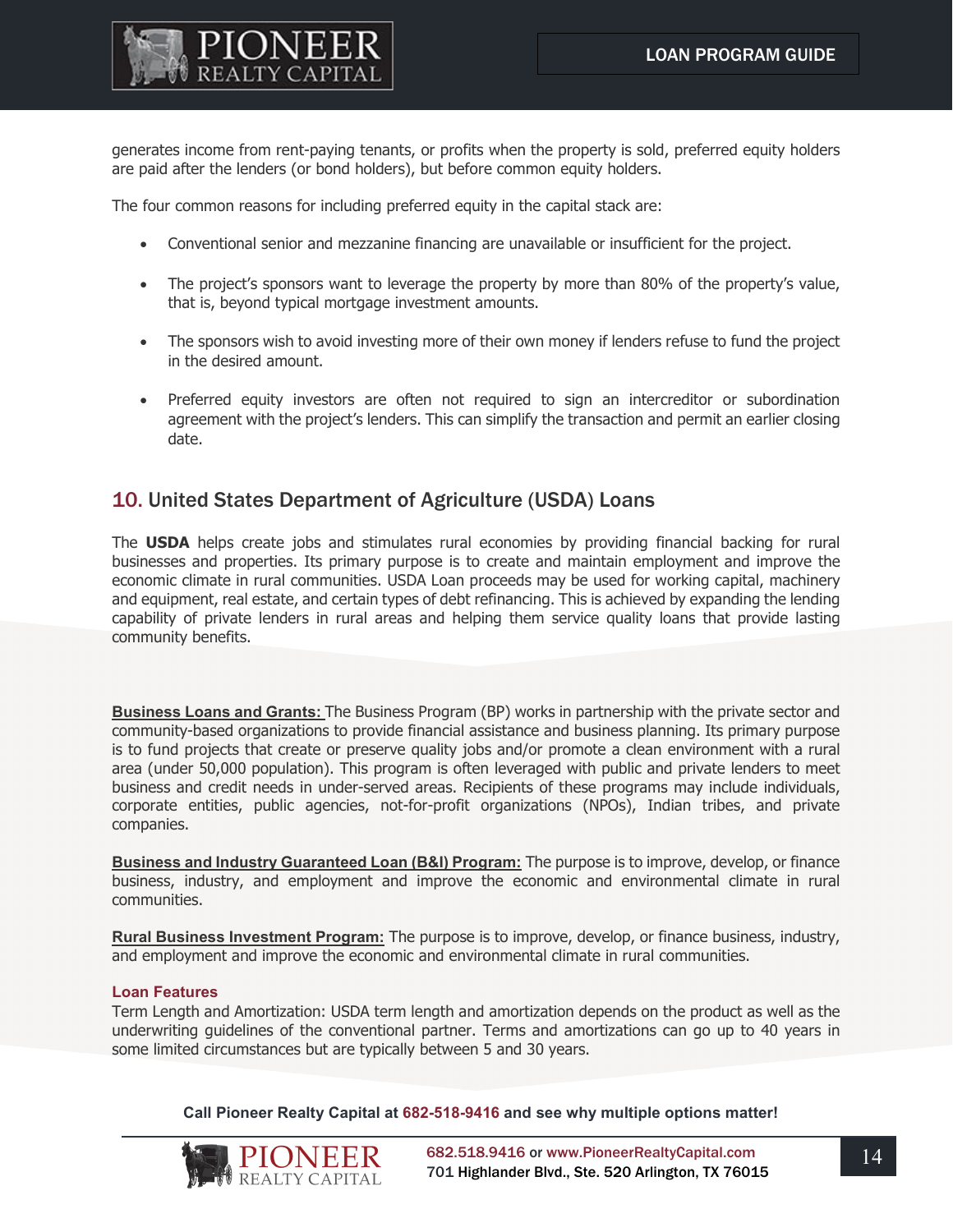

### **Recourse**

USDA Loans are almost always recourse, which means that a personal guaranty for the repayment of the loan is required. Full recourse loans make the sponsors guarantying the loan responsible for any and all shortfalls between the loan balance and sales price in the event of default and foreclosure as well as any applicable legal and ancillary fees.

#### **Prepayment Penalty**

Prepayment structures can vary greatly, depending on the how the conventional partner structures the loan and what USDA program is guarantying the loan.

### **Lending Areas**

USDA guaranties are only available in rural areas (Less than 50,000 population).

## 11. SBA LOAN PROGRAM

The **Small Business Administration (SBA)** does not offer grants or direct loans, with the exception of disaster relief loans, but instead guarantees against default pieces of business loans extended by banks and other official lenders that meet the agency's guidelines. The number one function of these loan programs is to make loans with longer repayment periods available to small businesses.

Therefore, SBA loans are bank or debt fund loans that are insured by the SBA. There are two types of loan insurance programs offered by the SBA for commercial real estate.

**7(a) Guaranteed Loan Program:** The SBA's primary business loan program is the 7(a) General Business Loan Guaranty Program. It's generally used for business start-ups and to meet various short- and longterm needs of existing businesses, such as equipment purchase, working capital, leasehold improvements, inventory, or real estate purchase. These loans are generally guaranteed up to \$750,000. The guaranty rate is 80 percent on loans of \$100,000 or less and 75 percent on loans more than \$100,000.

The guidelines for SBA guaranteed loans are similar to those for standard bank loans. In addition, your company must qualify as a small business according to SBA standards, which vary from industry to industry.

The interest rate charged on SBA guaranteed loans is based on the prime rate. While the SBA does not set interest rates, since they are not the lender, it does regulate the amount of interest that a lender may charge an SBA borrower. If the loan has a term of seven years or more, the SBA allows the lender to charge as much as 2.75 percent above the prevailing prime rate. If the loan has a term of less than seven years, the surcharge can be as much as 2.25 percent.

You can use the following assets as collateral for an SBA guaranteed loan:

- Land and/or buildings
- Machinery and/or equipment
- Real estate and/or chattel mortgages
- Warehouse receipts for marketable merchandise
- Personal endorsement of a guarantor (a friend who is able and willing to pay off the loan if you are unable to)
- Accounts receivable
- Savings accounts